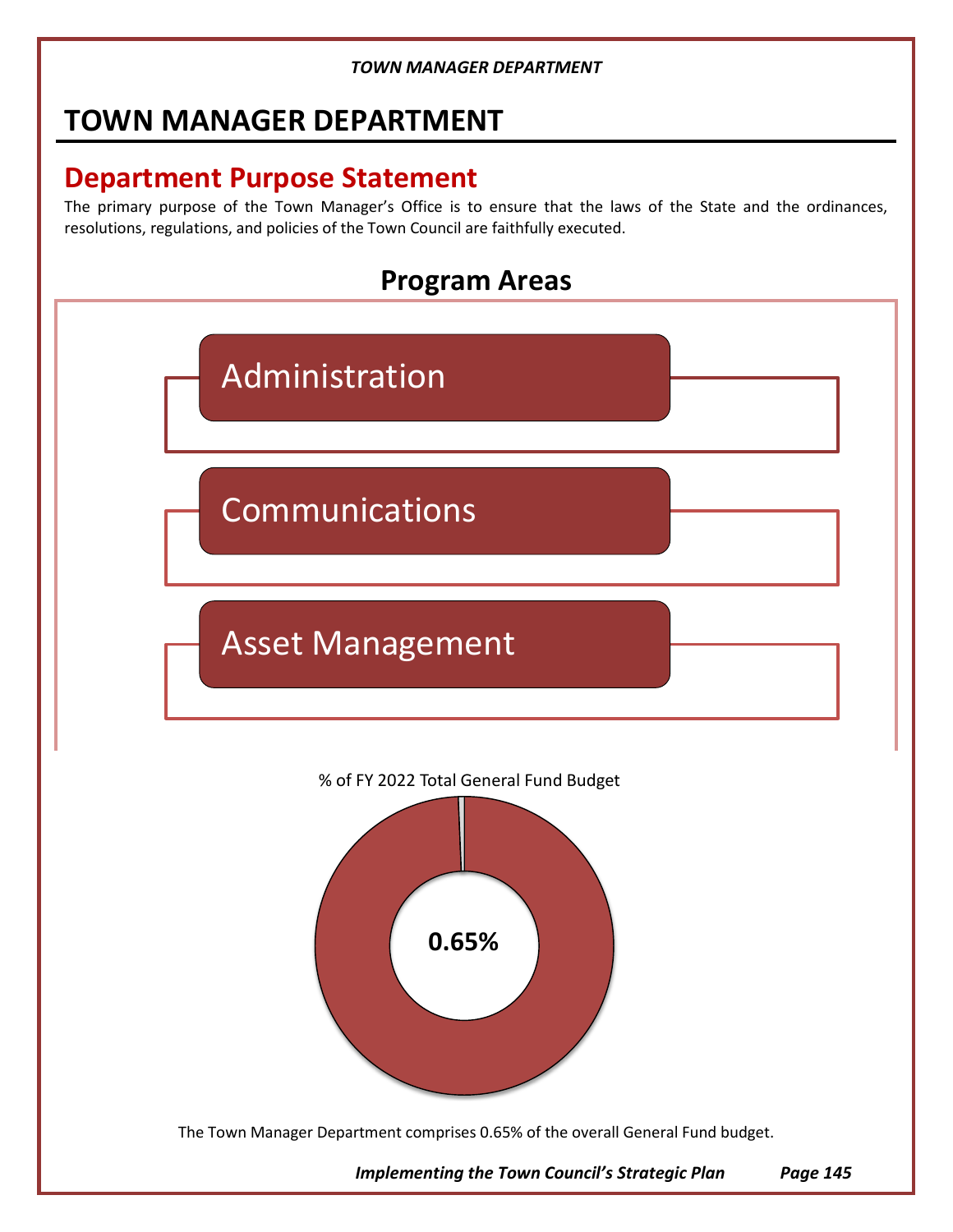### **Department Services Provided**

The Town Council shall appoint by a majority vote of the full council a Town Manager. The Town Manager's given responsibility under the town charter powers, duties and responsibilities shall include, but are not intended to be limited to, the following:

- To supervise, direct and be responsible for the efficient administration of all officers appointed by the town manager and their respective departments and of all functions for which the town manager is given responsibility under by charter, by ordinance, or by vote of the town council.
- To administer either directly or through a person or persons supervised by the town manager, in accordance with the town charter, all provisions of general or special laws applicable to the town, all ordinances, and all regulations established by the town council.
- To coordinate all activities of town departments or agencies.
- To keep the town council fully informed as to the needs of the town, and to recommend to the council for adoption such measures requiring action by them as the town manager deems necessary or expedient.
- To insure that complete and full records of the financial and administrative activity of the town are maintained and to render reports to the town council as may be required.
- To be responsible for the negotiation of all contracts with town employees over wages, and other terms and conditions of employment, except employees of the school department and the airport commission. The town manager may employ special counsel to assist in the performance of these duties. Insofar as they require appropriations, contracts shall be subject to the approval of the town council.
- To prepare and submit an annual operating budget, capital *M. Andrew Clyburn, Assistant Town Manager*improvement program and a long-term financial forecast as provided in Part VI of this charter.



*Mark S. Ells, Town Manager*

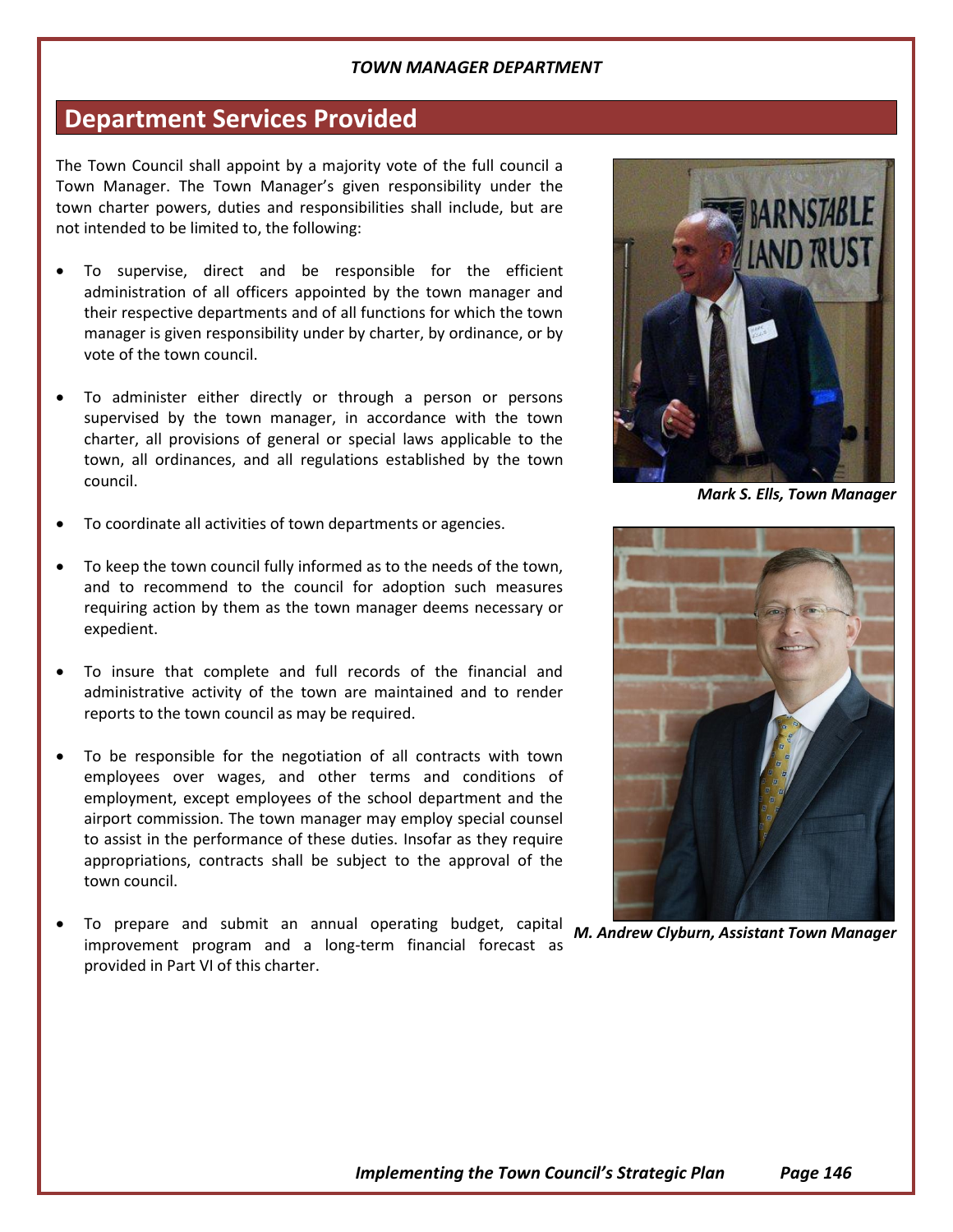# **Department Services Provided (Continued)**

The Town Manager's Office provides on-going direction to departments, furnishing necessary information with which to evaluate issues. The office also responds to requests for information from council members and the general public. The Town Manager is responsible for asset management, trust management, intergovernmental relations, media and public relations. The office manages grants for the seven town libraries, multiple trusts, and tourism, which include intake, evaluation, award, and monitoring of all grants.

The Town Manager does extensive planning and evaluation for establishing short and long-term management strategies to implement and evaluate departmental management programs and activities. Additional emphasis is placed upon the introduction of modern management concepts and programs. The Town Manager is responsible for annually submitting a balanced budget, capital improvements program, five-year forecast, and other reports to the Town Council. This includes projecting revenue, analyzing the use of reserves for capital purchases and operations, and working with the School Department in trying to develop an equitable split of revenues for their operations.

The Assistant Town Manager supports the Town Manager in executing the day-to-day responsibilities associated with operating the municipality. The Town Manager and Assistant Town Manager negotiate the purchase and sales of assets, collective bargaining agreements, and lawsuit settlements as needed. Both regularly represent the Town at various meetings, conferences, and functions.

# **Department Recent Accomplishments**

#### **Communications**

- The Communications Program transitioned to the Town Manager's Office in January 2020 with the hiring of a Director of Communications.
- The Communications Program has many tools in our toolbox for reaching citizens, businesses, employees and the general public. These tools include a combination of digital and traditional; websites, press releases, legal notices, CodeRED alerts (email, phone, text) weekly subscriber based email newsletter, video and imaged based public service announcements (PSA's), traditional TV Channel 18 or On Demand Video, social media (YouTube, Facebook, Twitter, Instagram) and traditional distribution channels through local organizations and the press. Engaging our stakeholders with timely, tailored and educational content helps, on the communication platform of their choice, conveys our Town's commitment to the quality of life in Barnstable as addressed in the Town Council's 2020 Strategic Plan.
- Channel 18 plays a big role in producing content that is shared in a variety of ways beyond television. We have streaming and video on demand capabilities on the Town's website. Channel 18 also produces content that is distributed digitally.
- The Communications Program oversees over 40 social media accounts (Facebook, Twitter, Instagram, YouTube, Google+) through Divisions and Departments in the Town of Barnstable. The Town uses ArchiveSocial to keep the public records associated with social media. In a recent COVID-related situation we were able to ask all Town social media accounts to share the same message for further reach. Our content, on average on the Town of Barnstable's Facebook page alone, is seen by over 45,000 people a month, and 1,000-2,500 per post.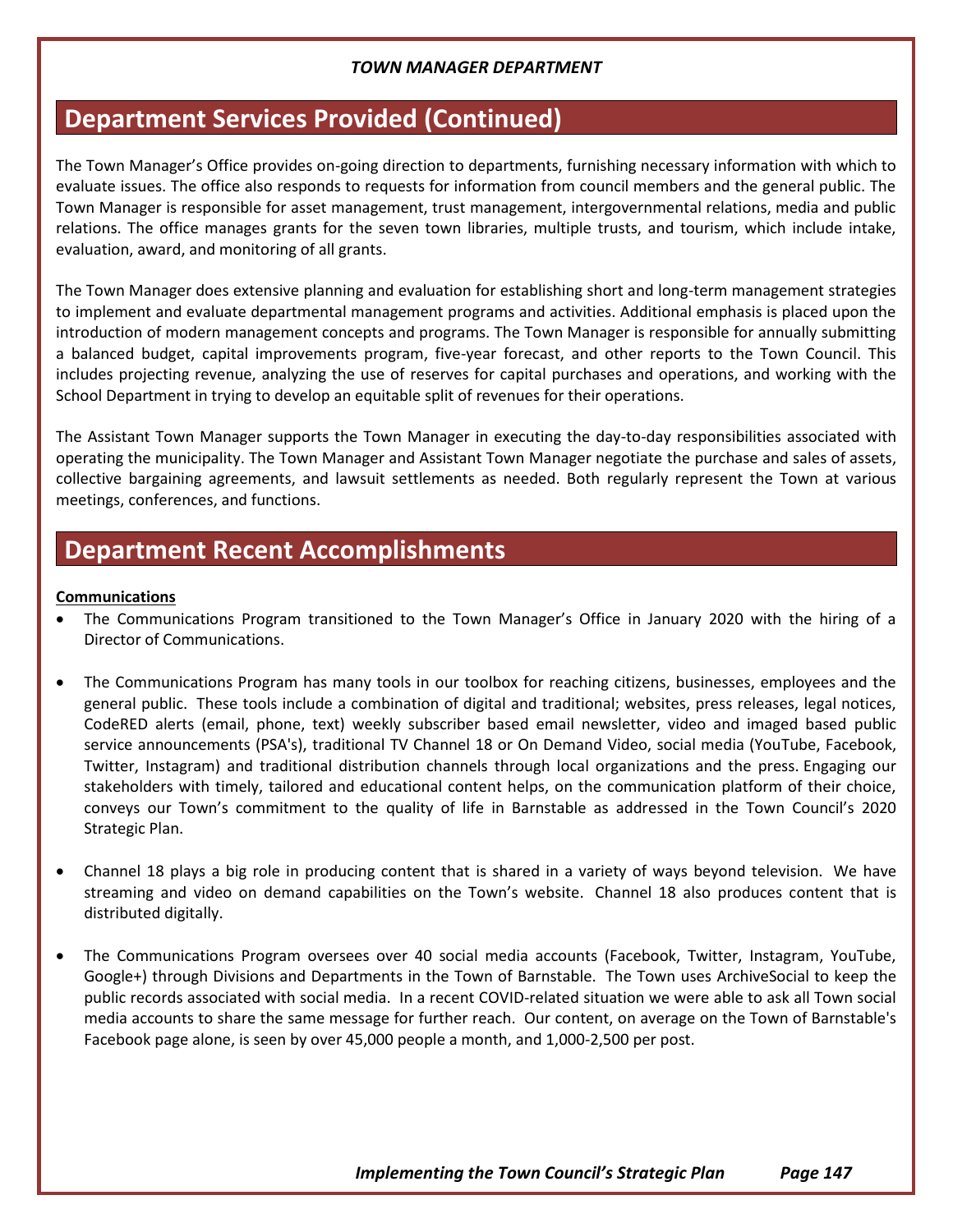# **Department Recent Accomplishments (Continued)**

- The Communications Program ramped up to address the needs of the community in dealing with a global pandemic (COVID-19). Staff created a website (BarnstableHealth.com) to communicate the public health information from the Town of Barnstable, the Commonwealth of Massachusetts, Center for Disease Control, and other vetted information sources. The importance of sharing information in multiple languages (English, Spanish, Portuguese) was vital. Our communication platforms are multilingual. Town Manager Community Video Updates are produced with timely information as the need arises. An engaging video series, "Safety First, Barnstable", was produced to inform our residents and visitors on new safety protocols for our beaches, trails, marinas, Main Street Hyannis, and dog park.
- Communications staff worked quickly to find the appropriate and robust meeting platform (Zoom) so that the Town could continue to hold meetings for Town Council, boards, committees, and commissions to conduct the Town's business. This platform also continued to provide public engagement. Provided support for Town staff to continue to meet on a daily basis.
- Census 2020 was the once every 10 years federal Census. The 2020 count will determine close to \$22 billion in resources to Massachusetts' local schools, affordable housing, community health centers, and other important services we use in our everyday lives. It also determines our local, state, and federal representation. It will impact our communities for the next 10 years and beyond. The end dates repeatedly changed and the normal door-to-door operations were extremely restricted. Multilingual communications (English/Spanish/Portuguese) were required in multiple platforms which included video, audio, graphics, signage, and flyers. We worked with multiple stakeholders on a distribution plan to ensure that Barnstable counts. Working with the Secretary of State's office we created targeted messaging to under reported precincts in Town.
- The Federal Election work began in July when mail-in voting was initiated through the state legislature. Again, the need for multilingual communications was important. There was a Primary election in September and Presidential election in November. The difficult election season required that we communicate that the Town of Barnstable's elections were being handled in a way that all votes were safe, secure, and counted. Some of the content created were "how to's" on new voting processes, election security, and debunking misinformation.
- Throughout all of this, COVID-19 positive case numbers in the Town of Barnstable were on the rise and in November the Town was designated as a RED community in the state's system. Again, messaging in multiple languages through multiple platforms was required especially as the holidays (Thanksgiving / Christmas / school vacation) were upon us and people's fatigue with safety protocols was waning. Late February 2021, the Town was designated a YELLOW community for the first time since November 2020. Messaging continues for the vaccine roll out and safety.
- Communications Program staff is working with the Department of Public Works (DPW) on increased communications for the Comprehensive Wastewater Management Plan (CWMP). These communications have included webinars, additional social media platforms (Town of Barnstable Instagram and YouTube channel) and website (BarnstableWaterResources.com).

### **Licensing**

- Conducted On-Site inspections of all new and altered licensees upon approval;
- Worked with other departments on Special events procedure for alcohol and entertainment;
- Represented Licensing in Site Plan and mini-site plan review meetings;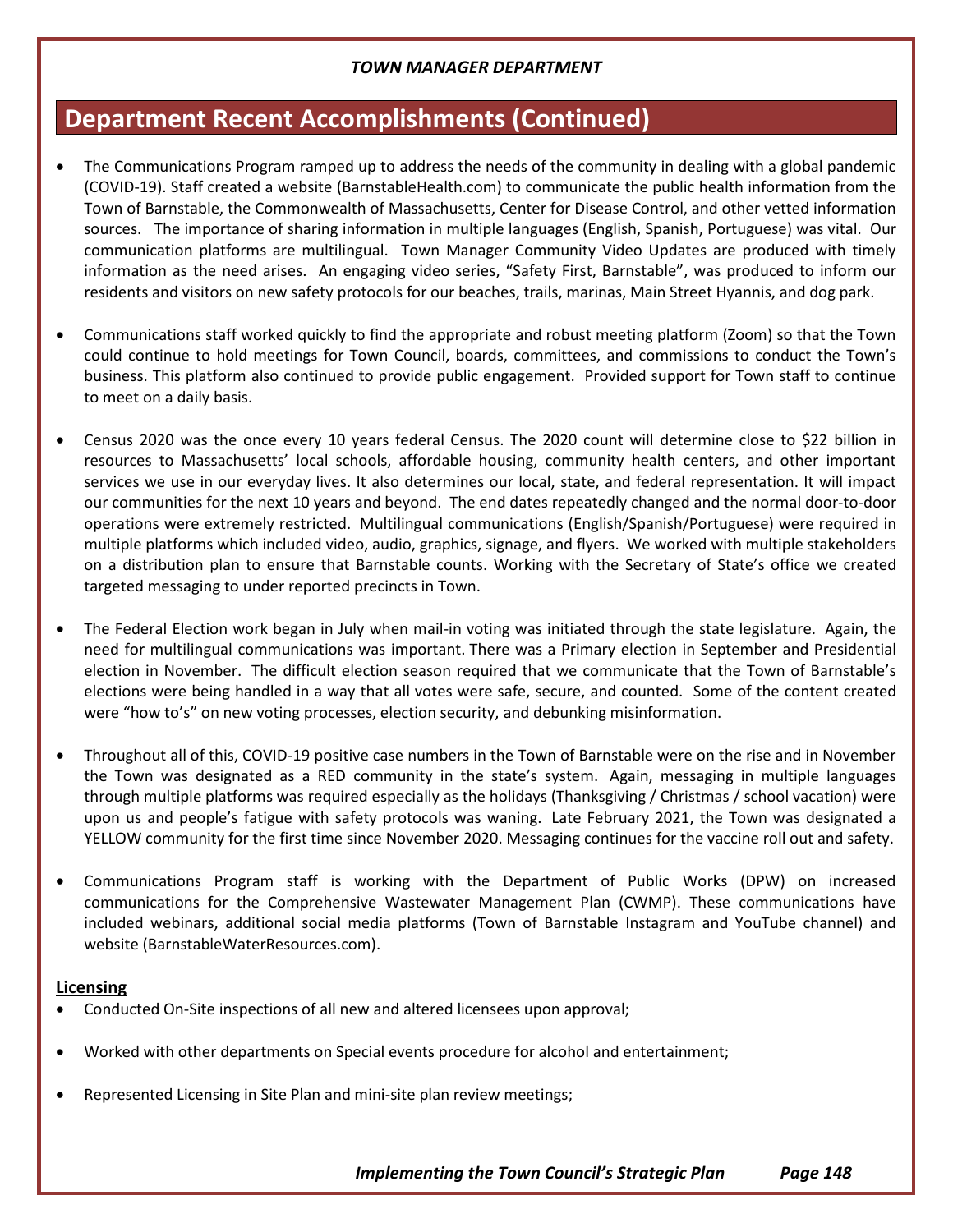# **Department Recent Accomplishments (Continued)**

- Worked with Town Manager on special projects and support of Town Manager applications and hearings on flammables, liveries and taxi permits;
- Worked with other departments to review alternative floor plans and outdoor seating proposals in response to covid-19 capacity restrictions, and;
- Implemented Alternative Penalties for underage alcohol consumption violations which aim at creating a positive impact in the community through charitable donations or educational initiatives.

## **Department Goals and Objectives - Town Council's Quality of Life Strategic Plan (SP)**

#### **Short-Term:**

- **1.** Continue to incorporate old database into the new OpenGov permitting software for easier access to lists and renewals. **(SP: Regulatory Process and Performance, Communication)**
- **2.** The implementation of remote work procedures and the continued transition to holding virtual hearings in accordance with covid-19 guidelines and restrictions. **(SP: Regulatory Process and Performance, Communication)**
- **3.** Notify Licensees of available grant and loan opportunities as a result business challenges imposed by covid-19 restrictions. **(SP: Education, Communication)**
- **4.** Work with new Legal counsel on updating and streamlining outside dining patio process. **(SP: Regulatory Process and Performance, Communication)**
- **5.** Create a comprehensive strategic communications plan. **(SP: Education, Communication)**
- **6.** Evaluate and update Town of Barnstable's website keeping in mind mobile compatibility. **(SP: Education, Communication)**
- **7.** Produce FY 2021 Annual Report in a timely manner. **(SP: Education, Communication)**
- **8.** Keep pace with modern communication formats. **(SP: Education, Communication)**
- **9.** Increase resident participation in Code RED emergency notification system with Barnstable Police Department. **(SP: Education, Communication)**
- **10.** Continue working with the Airport to survey, evaluate, and potentially combine property parcels located at the east end of the main runway, outside the security fence for possible enhancement. Once researched and combined, these parcels could be used to establish remote public parking lots, or commercial lease sites to the benefit of the Airport and the general public. **(SP: Finance, Economic Development, Infrastructure)**
- **11.** Continue to marshal the town's assets into a comprehensive database that allows quick and ready access by all town personnel of key property related documents on a map and parcel identified basis. **(SP: Education, Communication, Infrastructure)**

*Implementing the Town Council's Strategic Plan Page 149*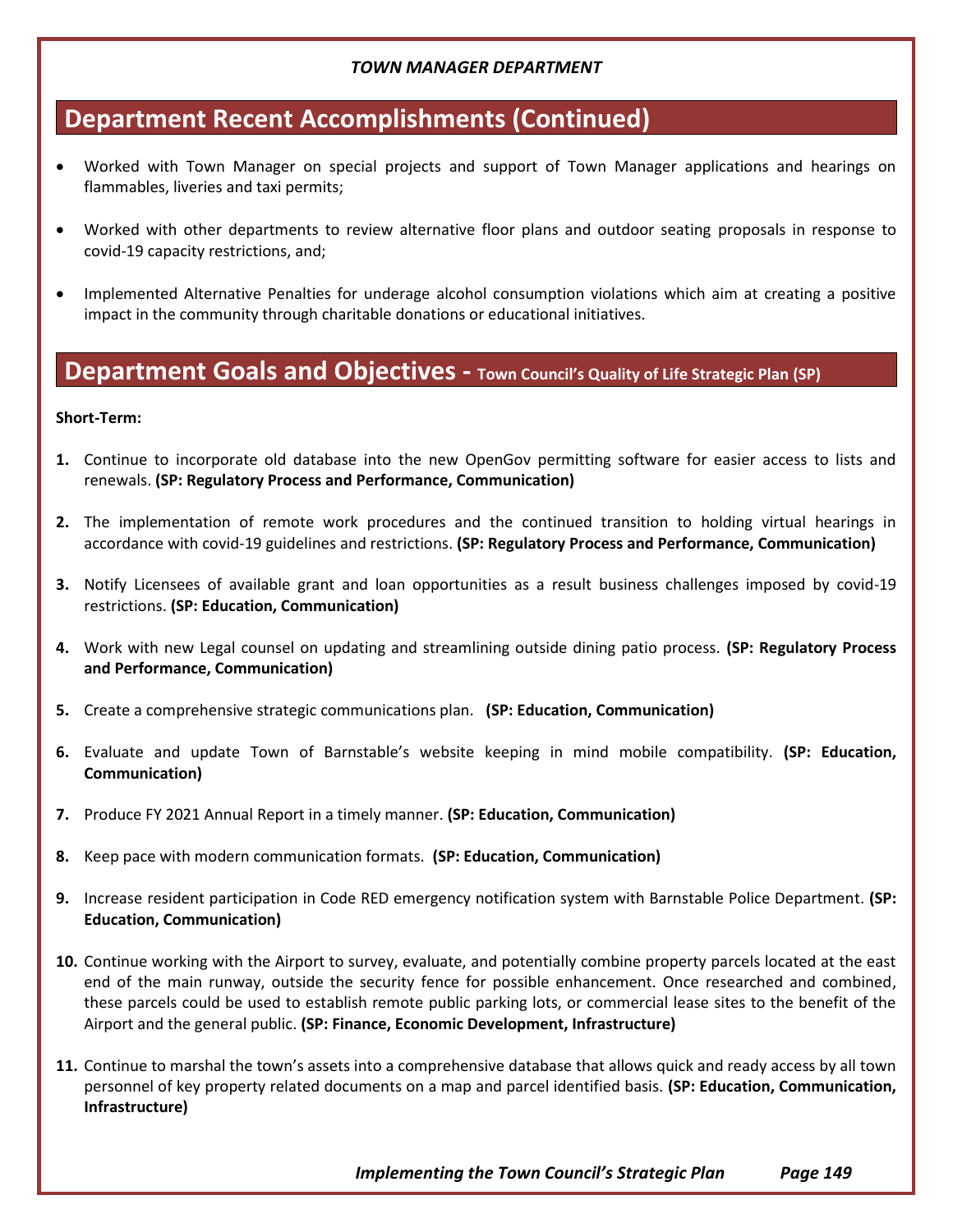# **Department Goals and Objectives (Continued)**

- **12.** Complete the CPC funded project for the digitization of the Town's annual reports and roll out a process to make these available to all Town departments with the hope of making them available in digital format to the general public. **(SP: Education, Communication, Infrastructure)**
- **13.** During FY 2021, continue to identify and review the resources needed to manage property in conjunction with the Department of Public Works so that each property has the management and maintenance needs to support its relative use. Working with Structures and Grounds, revisit the budgeted amount of money set aside for supporting tenant properties, possibly expanding the list of properties where the money can be spent and prepare a short and long term plan to invest into improvements of these building and land. **(SP: Infrastructure, Finance, Communication, Regulatory Process and Performance)**
- **14.** Identify research and prepare an additional block of tax possession property for potential disposal through a sealed bid or auction process. **(SP: Infrastructure, Finance, Regulatory Process and Performance, Economic Development)**
- **15.** With the support of DPW, collect and catalog existing easements associated with public land, sidewalks, and roadways. **(SP: Infrastructure, Communication, Public Health and Safety)**

#### **Long-Term:**

- **1.** Hold stakeholder meetings on recommendations with police department to revise Taxi regulations and reduce paperwork and consolidate departments input. **(SP: Regulatory Process and Performance)**
- **2.** Work with the CAO and police to conduct year round alcohol compliance checks and investigations of underage customer identification. **(SP: Regulatory Process and Performance)**
- **3.** Increase awareness of all communication methods used to inform citizenry. **(SP: Education, Communication)**
- **4.** Keep pace with modern communication formats. **(SP: Education, Communication)**
- **5.** With the resources obtained by the sale of tax possession assets in the established revolving fund under Chapter 44, section 53E ½ for the proceeds from the sale of Town owned property, plans will be developed to leverage this available funding to support legal and professional appraisal work on other Town properties. The availability of this funding is meant to support the preparation and research needed to reuse, redirect, or dispose of other municipal properties held by the Town. **(SP: Finance, Infrastructure)**
- **6.** Continue to develop creative ways to acquire and protect property in conjunction with the Barnstable Land Trust. Through this cooperative effort, land can be appropriately protected and conserved. **(SP: Communication, Infrastructure, Environment and Natural Resources)**
- **7.** Continue to support the Expedition Blue cultural program grant obtained in coordination with the Cape Cod Chamber to identify and recognize the Blue economy in the past, in the present and into the future. Specific focus is at Hyannis Harbor for the Town's installation. **(SP: Environment and Natural Resources, Education, Communication)**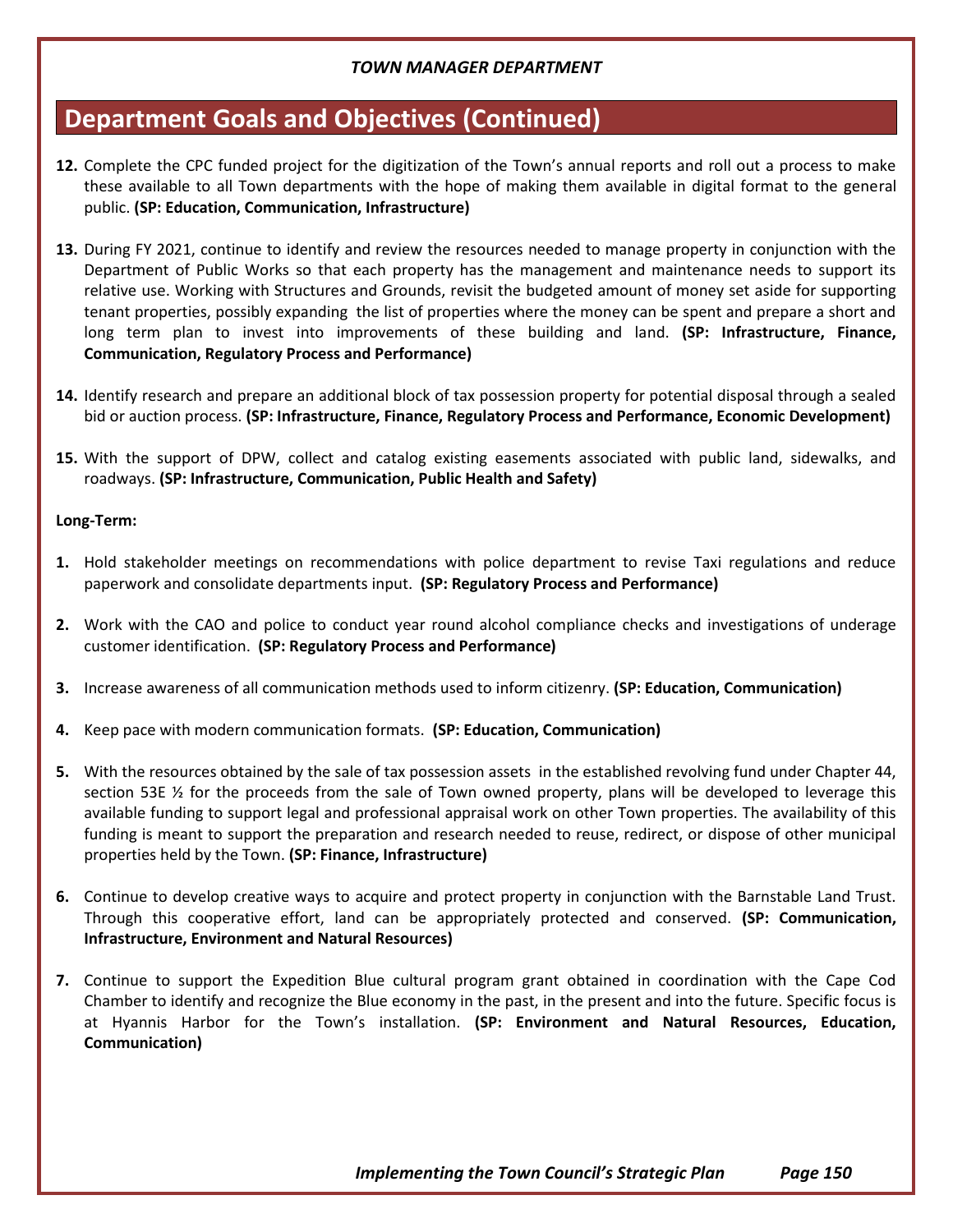# **Department Goals and Objectives (Continued)**

- **8.** Continue to develop a complete acquisition history consisting of deeds, Town Meeting and Town Council authorization documents, and other relevant documents for every municipal property currently owned by the town. How the land was acquired and the source of funding will many times influence the programmatic uses of the land, and without this information consolidated into a master file, it can hinder the ability of the town to react to opportunities and can limit the uses. **(SP: Finance, Education, Communication, Infrastructure, Regulatory Process and Performance)**
- **9.** Continue to identify research and prepare, in conjunction with the Planning and Development office, potential properties to be considered for use in developing affordable housing lots. **(SP: Housing, Economic Development, Infrastructure)**
- **10.** Support the Comprehensive Wastewater Management Plan effort to help identify and acquire properties for future pump stations. **(SP: Education, Communication, Economic Development, Infrastructure, Regulatory Process and Performance, Environment and Natural Resources)**

## **Department Budget Comparison**

| <b>Town Manager</b><br>Category | <b>Actual</b><br><b>FY 2020</b> | <b>Projected</b><br><b>FY 2021</b> | <b>Approved</b><br><b>FY 2021</b> | <b>Proposed</b><br><b>FY 2022</b> | Change<br>$FY21 - 22$ | <b>Percent</b><br>Change |
|---------------------------------|---------------------------------|------------------------------------|-----------------------------------|-----------------------------------|-----------------------|--------------------------|
| Taxes                           | \$164,005                       | \$348,412                          | \$414,304                         | \$707,601                         | \$293,297             | 70.79%                   |
| Fees, Licenses, Permits         | 493,393                         | 439,030                            | 405,284                           | 344,284                           | (1,000)               | $-15.05%$                |
| Interest and Other              | 109,572                         | 114.248                            | 104,000                           | 9,000                             | (95,000)              | $-91.35%$                |
| <b>Enterprise Funds</b>         | 123.471                         | 113,200                            | 113.200                           | 131,903                           | 18,703                | 16.52%                   |
| <b>Total Sources of Funding</b> | \$890,441                       | \$1,014,890                        | \$1,036,788                       | \$1,192,788                       | \$156,000             | 15.05%                   |
| <b>Expenditure Category</b>     |                                 |                                    |                                   |                                   |                       |                          |

| Personnel                  | 789.293   | 899.590    | 908,676     | 1,064,676   | \$156,000 | 17.17% |
|----------------------------|-----------|------------|-------------|-------------|-----------|--------|
| <b>Operating Expenses</b>  | 101.148   | 115,301    | 128.112     | 128.112     |           | 0.00%  |
| <b>Total Appropriation</b> | \$890.441 | S1.014.890 | \$1,036,788 | \$1.192.788 | \$156,000 | 15.05% |

#### **Summary of Budget Changes**

Town Manager's proposed FY 2022 budget is increasing by \$156,000 (15%) from the approved FY 2021 budget. This entire budget change is in personnel cost. This includes the reallocation of the Safety Officer position from the Public Works Department and a new Deputy Director Asset Management position that replaces the former Licensing Director.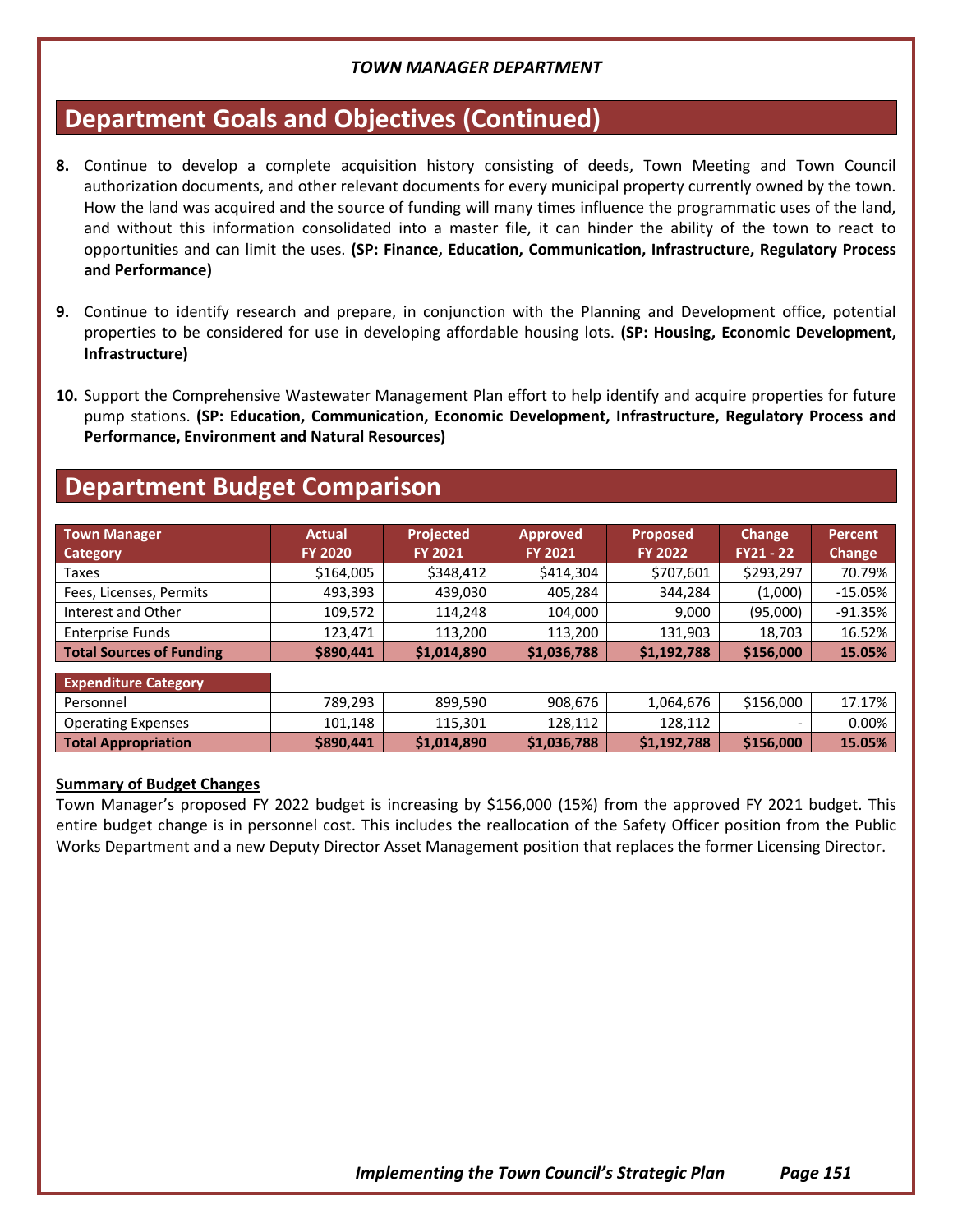# **Department Budget Comparison (Continued)**

| <b>Job Title</b>                      | <b>FY 2020</b> | <b>FY 2021</b>           | <b>FY 2022</b> | Change |
|---------------------------------------|----------------|--------------------------|----------------|--------|
| <b>Assistant Town Manager</b>         | 1.00           | 1.00                     | 1.00           |        |
| <b>Clerical Assistant</b>             | 0.50           | 0.50                     | 0.50           |        |
| <b>Communications Director</b>        |                | 0.60                     | 0.60           |        |
| <b>Confidential Assistant</b>         | 1.00           | 1.00                     | 1.00           |        |
| Deputy Director of Asset Management   | -              | $\overline{\phantom{a}}$ | 1.00           | 1.00   |
| Dir. of Property & Risk Management    | 1.00           | 1.00                     | 1.00           |        |
| Insurance & Asset Coordinator         | 1.00           | 1.00                     | 1.00           |        |
| <b>Licensing Assistant</b>            | 1.00           | 1.00                     | 1.00           |        |
| <b>Licensing Director</b>             | 0.75           | 0.75                     |                | (0.75) |
| <b>Town Manager</b>                   | 1.00           | 1.00                     | 1.00           |        |
| Town Safety Officer                   |                |                          | 1.00           | 1.00   |
| Web/Intranet Developer                |                | 1.00                     | 1.00           |        |
| <b>Full-time Equivalent Employees</b> | 7.25           | 8.85                     | 10.10          | 1.25   |

| <b>Budget Reconciliation</b>                  | <b>Personnel</b> | <b>Operating</b> | Capital | <b>Totals</b> | <b>FTE</b> |
|-----------------------------------------------|------------------|------------------|---------|---------------|------------|
| FY 2021 Approved Budget                       |                  |                  |         | \$1,036,788   |            |
| Contractual Obligations Net of Staff Turnover | 35,161           |                  |         | 35,161        |            |
| One-time Charges                              |                  |                  | -       | $\sim$        |            |
| FY 2022 Budget Changes                        |                  |                  |         |               |            |
| 1. Town Safety Officer                        | 93.162           |                  |         | 93.162        | 1.00       |
| 2. Deputy Director of Asset Management        | 109,175          |                  |         | 109,175       | 1.00       |
| 3. Licensing Director                         | (81, 498)        |                  |         | (81, 498)     | (0.75)     |
| FY 2022 Proposed Budget                       | \$156,000        | \$0              | \$0     | \$1,192,789   | 1.25       |

- 1. Reallocation Town Safety Officer Salary The Town Safety Office position has been reallocated from the Public Works Department to the Town Manager's Office.
- **2. Deputy Director of Asset Management -** Responsible for overseeing the licensing activities and assisting the Director of Asset Management with managing designated Non-Active Municipal Properties. These include numerous leases, ways to water, support to the Lombard Trust, Sandy Neck leases, and landbank properties designated with nonrecreation or non-conservation restrictions. Supports other Town Departments/Divisions with the formation, updating and implementation of management plans.
- **3. Licensing Director -** With the retirement of the town's Licensing Director, Richard Scali, this position is eliminated as part of the reorganization and replaced with a Deputy Director of Asset Management.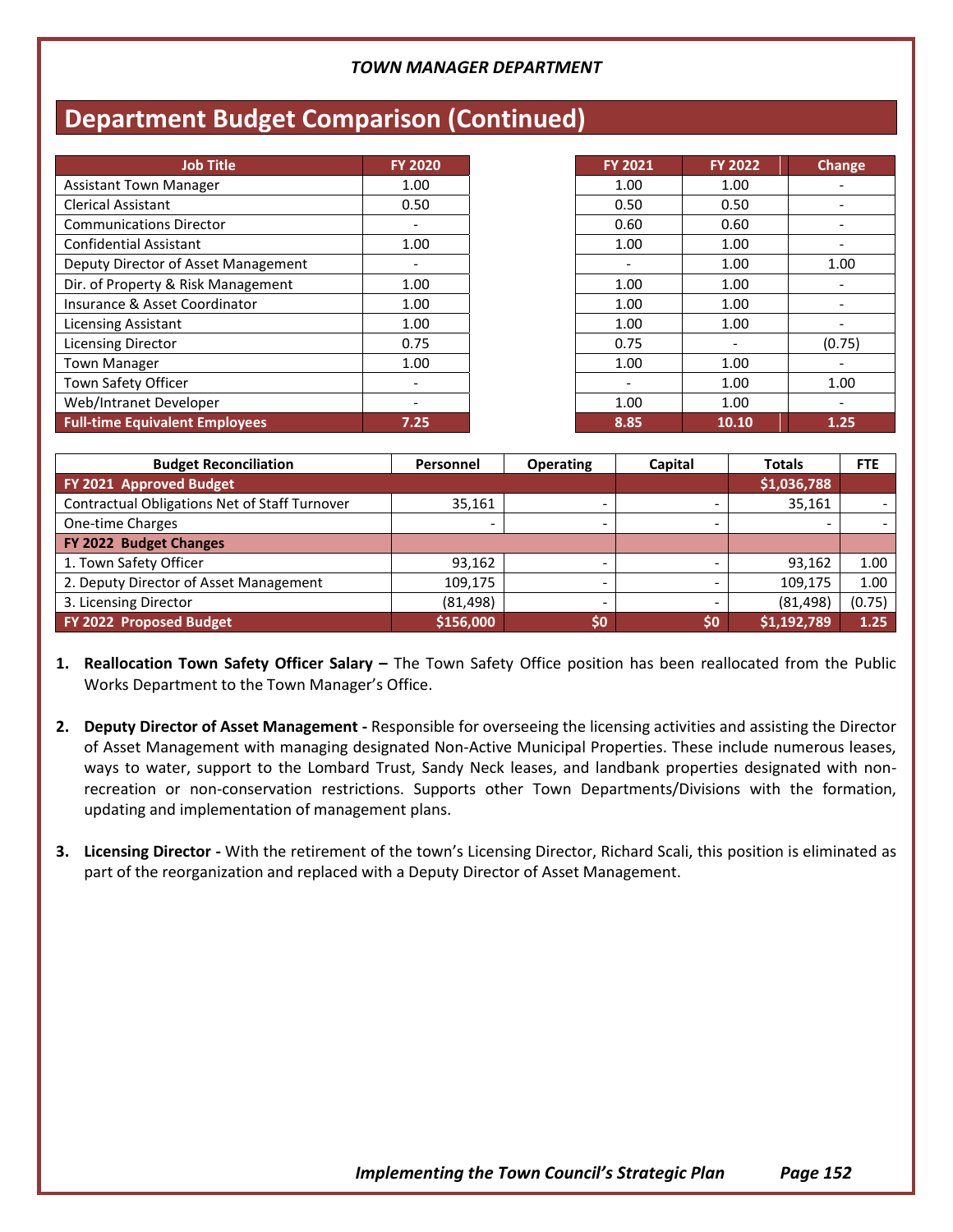## **Department Budget History**



FY 2021 includes transferring (2) positions a part of the Communications Division reorg. FY 2022 includes a net (1.25) fte's.



In FY 2017, returned appropriations for the fiscal year was due to the vacant Assistant Town Manager position.



This budget has increased 8% annually on average over the five-year period. This department has received two new divisions over this five year period.



Administration representing 60% of the Town Manager's budget.



*Implementing the Town Council's Strategic Plan Page 153*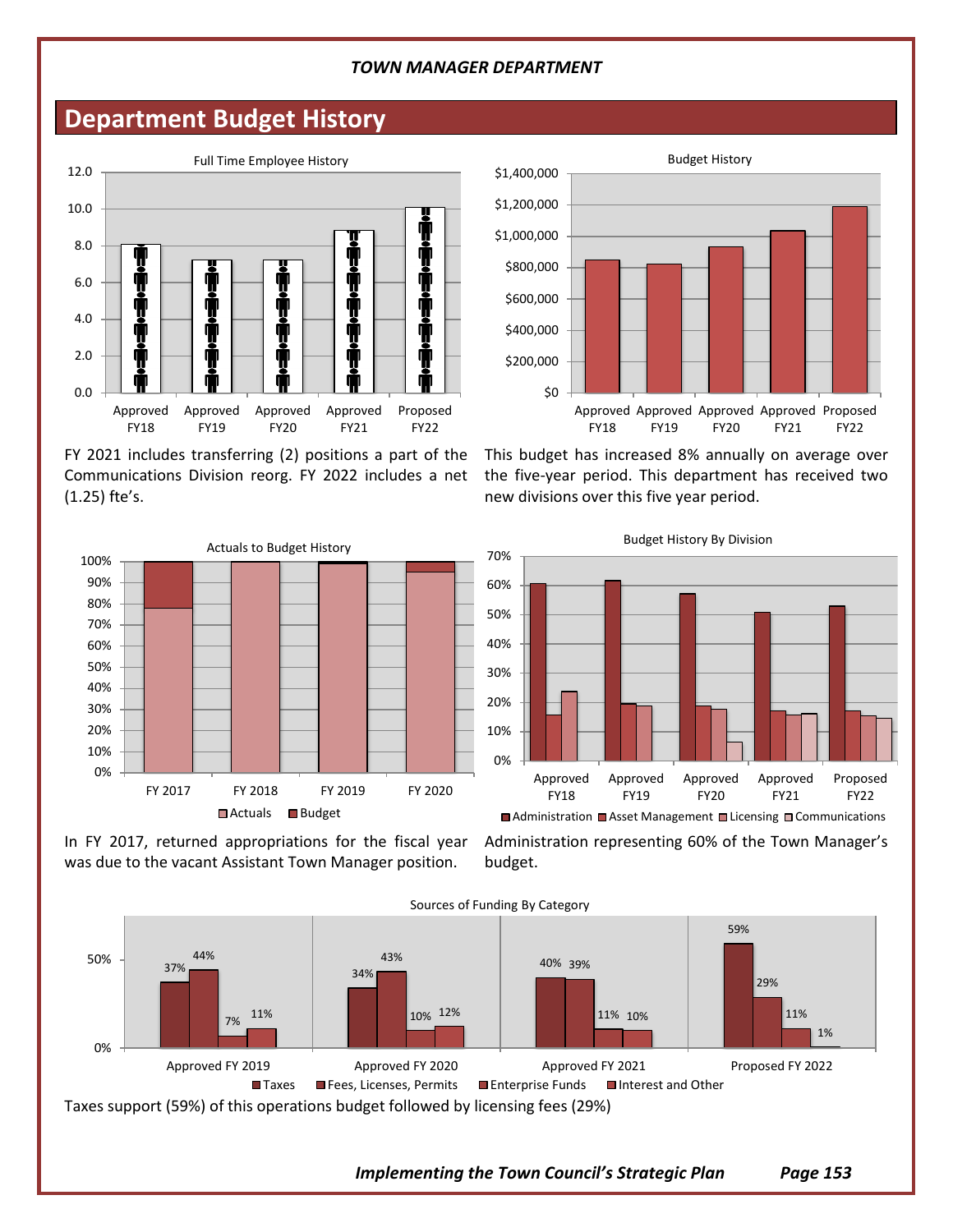# **Program Services Provided**

### **Administration Program**

Administration is responsible for administering policies and programs approved by the Town Council. With the assistance of the Finance Department, the office also drafts the annual budget and ensures the budget policies and spending plans of the Council are followed through.

| Administration                  | <b>Actual</b>  | Projected      | <b>Approved</b> | <b>Proposed</b> | <b>Change</b>            | <b>Percent</b> |
|---------------------------------|----------------|----------------|-----------------|-----------------|--------------------------|----------------|
| <b>Category</b>                 | <b>FY 2020</b> | <b>FY 2021</b> | <b>FY 2021</b>  | <b>FY 2022</b>  | $FY21 - 22$              | Change         |
| Taxes                           | \$408,607      | \$390,132      | \$386,307       | \$473,062       | \$86,755                 | 22.46%         |
| Fees, Licenses, Permits         | 16,464         | 5,262          | 18,487          | 17,487          | (1,000)                  | $-5.41%$       |
| Interest and Other              | 10,000         | 3,500          | 9,000           | 9,000           | $\overline{\phantom{a}}$ | 0.00%          |
| <b>Enterprise Funds</b>         | 123,471        | 113,200        | 113,200         | 131,903         | 18,703                   | 16.52%         |
| <b>Total Sources of Funding</b> | \$558,542      | \$512,094      | \$526,994       | \$631,452       | \$104,458                | 19.82%         |
| <b>Expenditure Category</b>     |                |                |                 |                 |                          |                |
| Personnel                       | \$467,805      | \$415,794      | \$419,994       | \$524,452       | \$104,458                | 24.87%         |
| <b>Operating Expenses</b>       | 90,737         | 96,300         | 107,000         | 107,000         | $\overline{\phantom{a}}$ | 0.00%          |
| <b>Total Appropriation</b>      | \$558,542      | \$512,094      | \$526,994       | \$631,452       | \$104,458                | 19.82%         |

### **Communications Program**

The Communications Program has a wide and diverse number of tools in our toolbox for reaching citizens, businesses, employees and the general public. These tools include websites, press releases, legal notices, CodeRED alerts (email, phone, text) weekly subscriber based email newsletter, video and imaged based PSA's, traditional TV Channel 18 or On Demand Video, social media (YouTube, Facebook, Twitter, Instagram) and traditional distribution channels through local organizations. Each project or initiative is evaluated for audience and one or multiples of the tools above are utilized to reach the constituency with strategic and timely messaging. Services are developed and provided through staff, volunteers, and cooperative efforts with community groups and agencies. It also serves as a resource to other departments concerning media issues. The Communications Director is responsible professional work providing information on behalf of the Town of Barnstable through various communication outlets to diverse audiences. This division works with the Town Manager on strategic communication initiatives for the Town.

| <b>Communication</b>            | <b>Actual</b>            | Projected      | <b>Approved</b> | <b>Proposed</b> | Change      | <b>Percent</b> |
|---------------------------------|--------------------------|----------------|-----------------|-----------------|-------------|----------------|
| Category                        | <b>FY 2020</b>           | <b>FY 2021</b> | <b>FY 2021</b>  | <b>FY 2022</b>  | $FY21 - 22$ | Change         |
| Taxes                           | \$0                      | \$165,643      | \$167,752       | \$173,532       | \$5,780     | 3.45%          |
| <b>Total Sources of Funding</b> | \$0                      | \$165,643      | \$167,752       | \$173,532       | \$5,780     | 3.45%          |
| <b>Expenditure Category</b>     |                          |                |                 |                 |             |                |
| Personnel                       | \$0                      | \$161,323      | \$162,952       | \$168,732       | \$5,780     | 3.55%          |
| <b>Operating Expenses</b>       | $\overline{\phantom{0}}$ | 4,320          | 4.800           | 4.800           | -           | 0.00%          |
| <b>Total Appropriation</b>      | \$0\$                    | \$165,643      | \$167,752       | \$173,532       | \$5,780     | 3.45%          |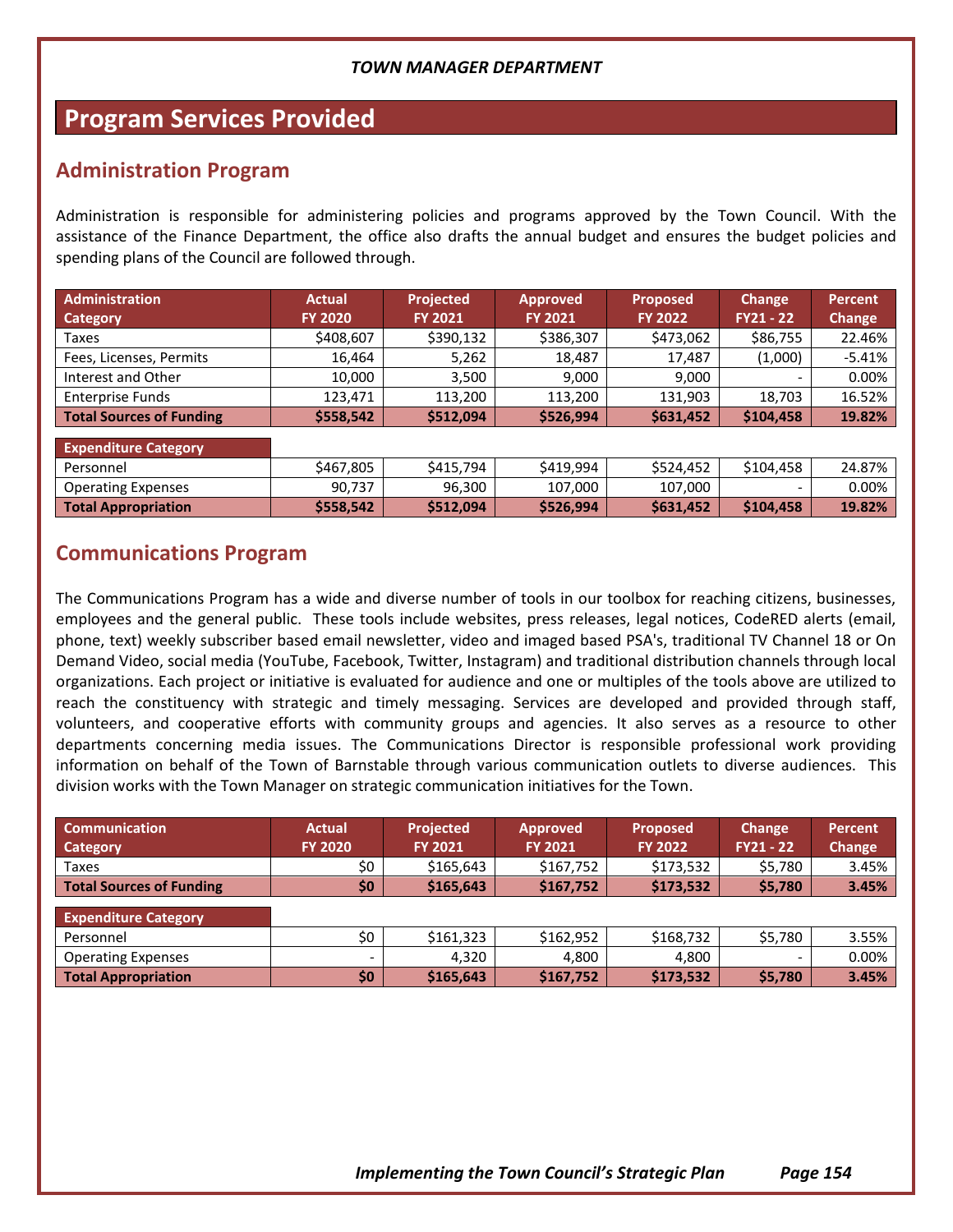# **Program Services Provided (Continued)**

### **Asset Management Program**

The Asset Management Program, which moved in FY 2019 to the Town Manager's Office, provides ongoing analysis of all municipal assets owned and used by the Town of Barnstable. This program continues to build on the efforts completed under the Director of Property and Risk Management. The primary focus continues to be enhancing land management from an administrative viewpoint. Specific administrative work in FY 2020 has included the creation of a new master agreement document for use of Town land. The examination of other user agreements issued through Recreation for the publics' use of recreational athletic fields, reviewing contracts and leases to use public space, public buildings, the identification of assets to be disposed of through sale or transfer to other quasi-municipal agencies, and the direct support to the Asset Management Advisory Committee.

A Town Council subcommittee was established to help evaluate and identify which assets to retain for municipal use and which to dispose of through an open bid process. Future work will continue to include multi-departmental projects, coordinating the use of town assets with outside land management agencies. This includes the enhancement of a master property database to consolidate critical information about Town property, which can be accessed by all Town Departments and the ongoing strategic purchase and disposal of certain assets that are identified as no longer necessary and are surplus to Town needs. This includes hard assets like equipment and buildings as well as real property or land.

The careful selection of insurance coverage to minimize the chance of catastrophic losses to people and assets continues to be more complex each year as the value of the assets and the exposure to risk grows annually. Liability protection for the Town Council, public employees and other committees, boards and commissions including the School Committee reduces the Town exposure to loss under legal actions and damages for claims. The responsibilities under this heading also include specialty insurance policies for Airport, Police, and student athlete insurance for the schools. Additionally, the implementation of loss control measures, as well as the managing and monitoring of claims made against the Town and schools through the support to the legal division, adds to the complexities of this work.

This program also includes Licensing, which provides support to both the Licensing Authority and the Town Manager for permits issued by him. The Licensing program processes and holds public hearings for new licenses, changes to existing licenses, and renewal of existing licenses. These areas include alcohol and non-alcohol restaurants, package stores, inns, parking lots, cinemas/theatres, junk dealers, lodging houses, entertainment, sidewalk cafés, taxis and limos, fortunetellers, and mini-golf. Licensing coordinates all licenses for One Day Special Events involving Entertainment and Alcohol and also maintains records of all licensing applications and show cause hearings held annually. The field staff provides inspection and enforcement activities in licensed establishments throughout the Town as well as education efforts to licensees. Staff assists applicants seeking to obtain a license, and in understanding their obligations under Massachusetts General Laws with respect to license terms and conditions (M.G.L. Ch. 138, 140, 148).

| <b>Asset Management</b><br><b>Category</b> | <b>Actual</b><br><b>FY 2020</b> | <b>Projected</b><br><b>FY 2021</b> | <b>Approved</b><br><b>FY 2021</b> | <b>Proposed</b><br><b>FY 2022</b> | <b>Change</b><br>$FY21 - 22$ | <b>Percent</b><br><b>Change</b> |
|--------------------------------------------|---------------------------------|------------------------------------|-----------------------------------|-----------------------------------|------------------------------|---------------------------------|
| Taxes                                      | \$0                             | \$0                                | \$0                               | \$61,008                          | \$61,008                     | 0.00%                           |
| Fees, Licenses, Permits                    | 476,929                         | 433,768                            | 386,797                           | 326,797                           | (60,000)                     | $-15.51%$                       |
| Interest and Other                         | 99,572                          | 110,748                            | 95,000                            | -                                 | (95,000)                     | $-100.00\%$                     |
| Total Sources of Funding                   | \$576,501                       | \$544,516                          | \$481,797                         | \$387,805                         | (593, 992)                   | $-19.51%$                       |
|                                            |                                 |                                    |                                   |                                   |                              |                                 |
| <b>Expenditure Category</b>                |                                 |                                    |                                   |                                   |                              |                                 |
| Personnel                                  | \$321,488                       | \$322,473                          | \$325,731                         | \$371,493                         | \$45,762                     | 14.05%                          |
| <b>Operating Expenses</b>                  | 10,411                          | 14,681                             | 16,312                            | 16,312                            | $\overline{\phantom{a}}$     | 0.00%                           |
| <b>Total Appropriation</b>                 | \$331,899                       | \$337,154                          | \$342,043                         | \$387,805                         | \$45,762                     | 13.38%                          |
|                                            |                                 |                                    |                                   |                                   |                              |                                 |

*Implementing the Town Council's Strategic Plan Page 155*